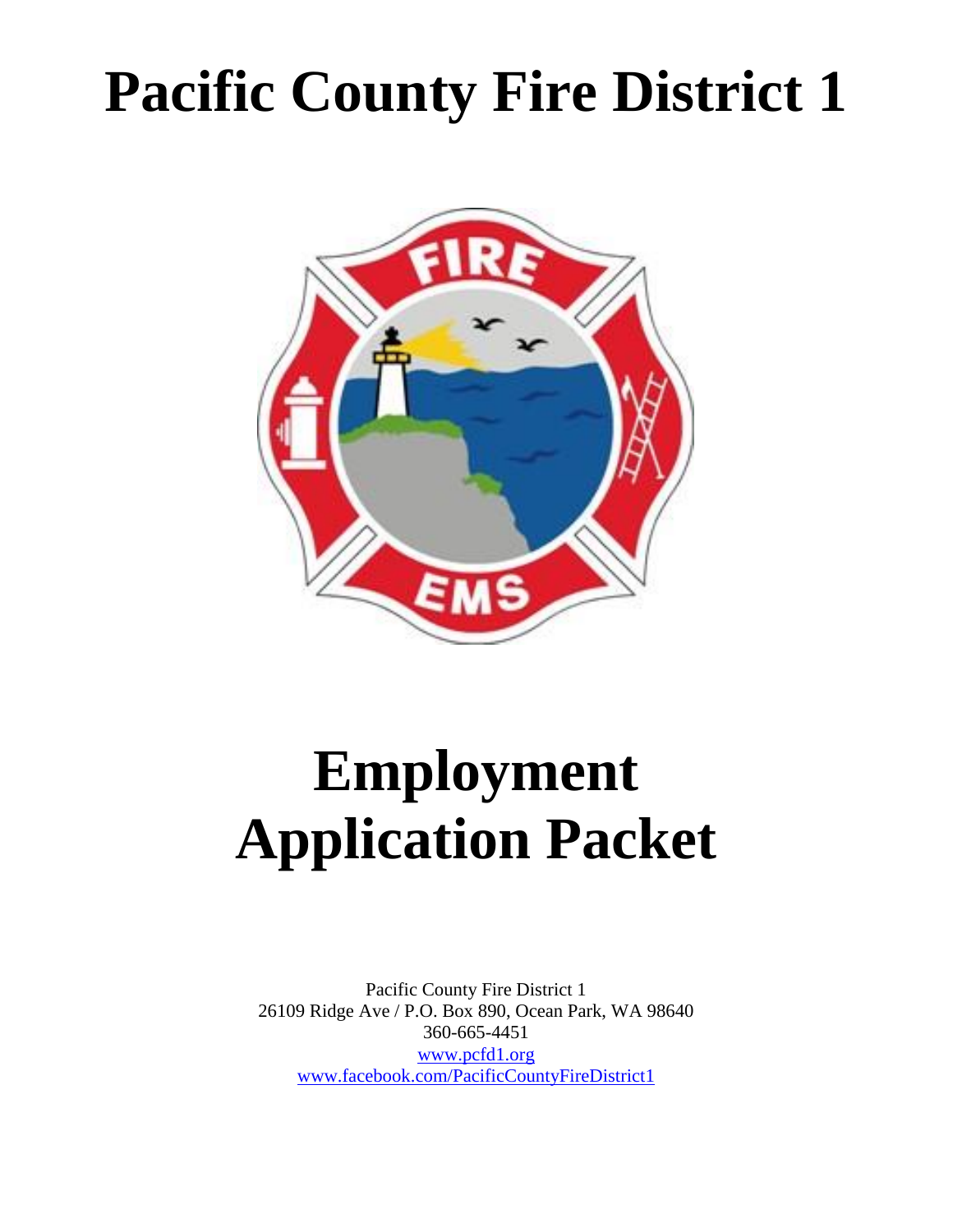#### PACIFIC COUNTY FIRE PROTECTION DISTRICT #1 P.O. Box 890 - 26110 Ridge Avenue Ocean Park, WA 98640 360-665-4451 FAX 360-665-4909

#### **APPLICATION FOR EMPLOYMENT**

Fire District 1 is an equal opportunity agency. It is the policy of Fire District 1 not to discriminate in accordance with the requirements of all applicable state & federal laws, on the basis of race or creed, color, religion, national origin, sexual orientation, covered veteran status, marital status, handicapping condition, political affiliation, pregnancy, gender identity or age.

| Date: $\qquad \qquad / \qquad \qquad /$                                                                                                                                                                                        |  | Position Applying For:        |
|--------------------------------------------------------------------------------------------------------------------------------------------------------------------------------------------------------------------------------|--|-------------------------------|
| Are you interested in a part-time $Y \ N$ or temporary $Y \ N$ position? When are you available for                                                                                                                            |  |                               |
| Full Name: Name and Solid School and School and School and School and School and School and School and School and School and School and School and School and School and School and School and School and School and School an |  |                               |
| Mailing Address: National Address: National Address: National Address: National Address: National Address: National Address: National Address: National Address: National Address: National Address: National Address: Nationa |  | State: $\angle$ Zip: $\angle$ |
| Physical Address: No. 1996. The Second Second Second Second Second Second Second Second Second Second Second Second Second Second Second Second Second Second Second Second Second Second Second Second Second Second Second S |  | Phone No. $($                 |
|                                                                                                                                                                                                                                |  | State: <u>Zip:</u> Zip:       |

## **GENERAL**

Are you willing to take a physical examination, if it is required for the job you are applying for?

Have you ever been convicted of any law violation (except a minor traffic violation) within the last ten (10) years? Yes  $\_\_\_\$  No  $\_\_\_\_\$ 

If yes, give a brief explanation

Have you ever been found in any proceeding to have violated any state or federal law or rule regarding the practice of a health care profession? Yes No

Have you ever been convicted of abusing a child, developmentally disabled person or vulnerable adult?  $Yes$  No  $\_\_\_\_\_\$ 

Have you served as a member of any U.S. armed forces? Yes \_\_\_\_\_\_\_\_ No \_\_\_\_\_\_\_\_

Can you perform the essential elements of the position with or without reasonable accommodation? Yes  $\rm No$ 

\*Call 665-4451 and ask for Human Resources, if you require accommodation(s) to complete the application, testing, or interview process.

## **DRIVERS LICENSE INFORMATION**

You must have a valid driver's license and proof of auto insurance (copy to be provided upon offer of employment).

| Driver's license #: | state | Expiration date: |  |
|---------------------|-------|------------------|--|
|                     |       |                  |  |

Auto Insurance Co: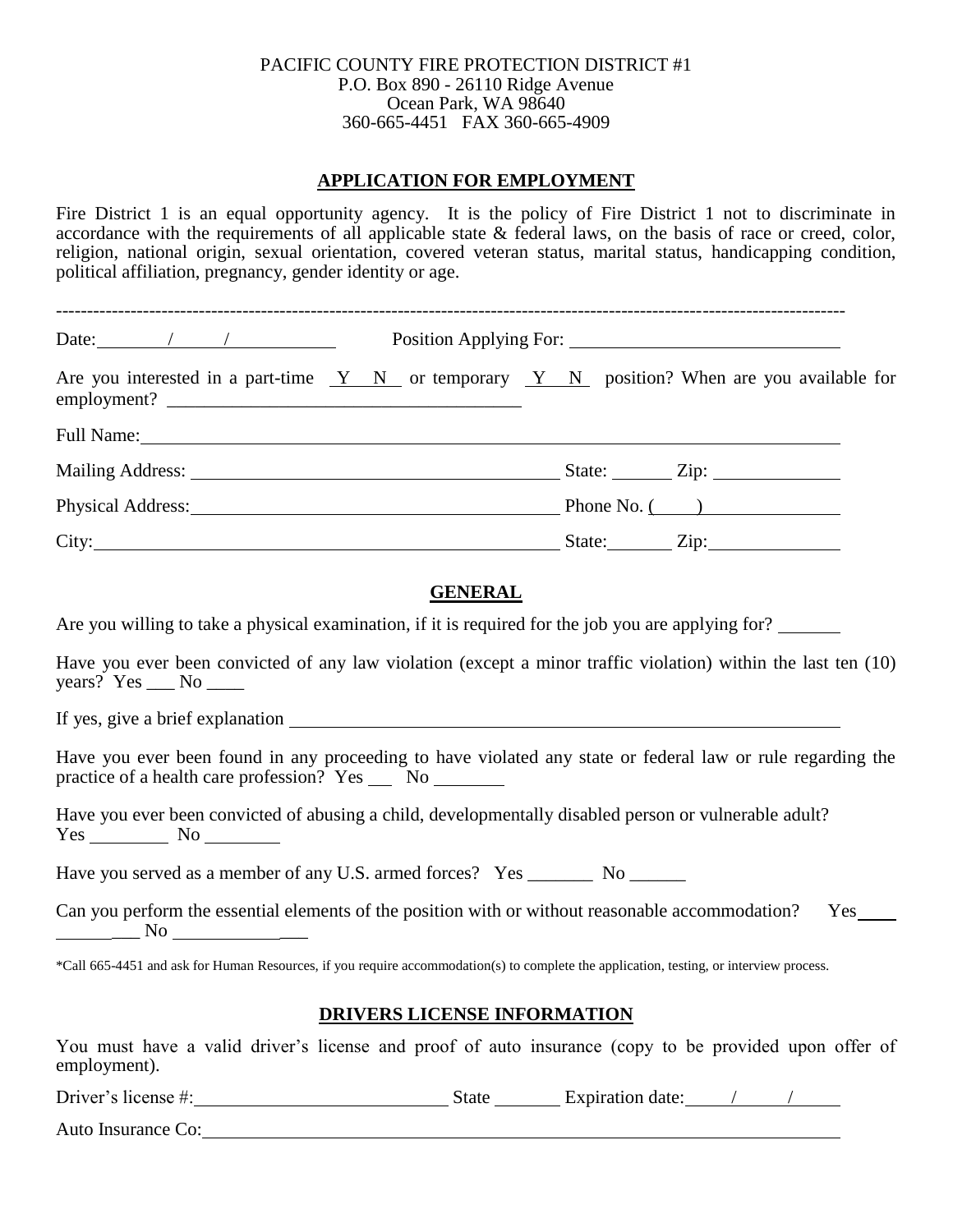# **WORK HISTORY**

Please list all positions held for the past 10 years, *paid or volunteer*, listing the most recent position first.

| Name of Employer, Address, City, State, Zip Code | Name of Last Supervisor | Employed<br>To:<br>From: |
|--------------------------------------------------|-------------------------|--------------------------|
| Title:                                           | Telephone No.:          | Salary:                  |
| Reason for Leaving:                              |                         |                          |
| Duties:                                          |                         |                          |
| Name of Employer, Address, City, State, Zip Code | Name of Last Supervisor | Employed<br>From:<br>To: |
| Title:                                           | Telephone No.:          | Salary:                  |
| Reason for Leaving:                              |                         |                          |
| Duties:                                          |                         |                          |
| Name of Employer, Address, City, State, Zip Code | Name of Last Supervisor | Employed<br>To:<br>From: |
| Title:                                           | Telephone No.:          | Salary:                  |
| Reason for Leaving:                              |                         |                          |
| Duties:                                          |                         |                          |
| Name of Employer, Address, City, State, Zip Code | Name of Last Supervisor | Employed<br>To:<br>From: |
| Title:                                           | Telephone No.:          | Salary:                  |
| Reason for Leaving:                              |                         |                          |
| Duties:                                          |                         |                          |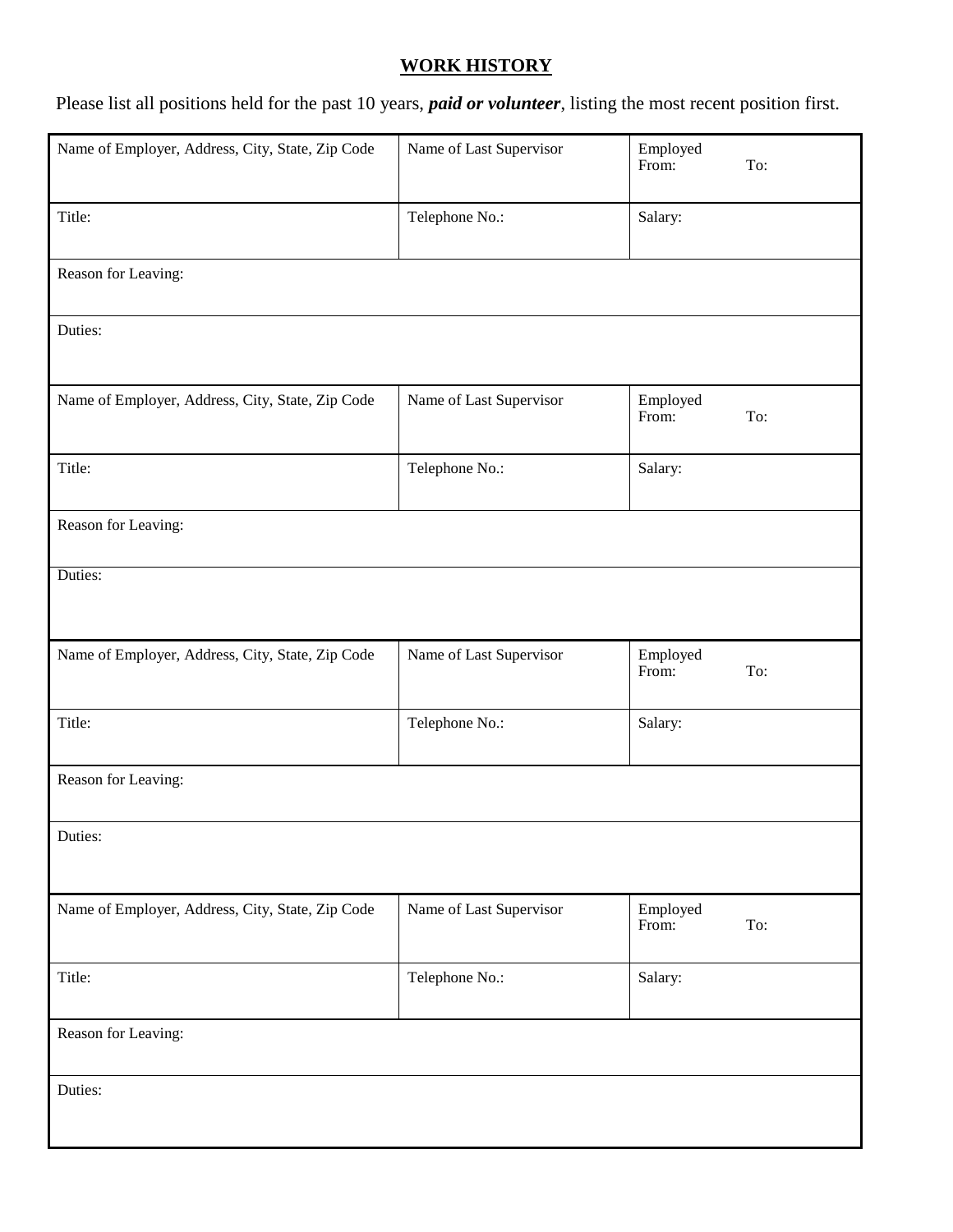## **EDUCATION**

| <b>High School, College,<br/>Vocational Schools</b> | <b>Diploma or Degree</b> | <b>Course of Study</b> | <b>Dates</b><br><b>Attended</b> |
|-----------------------------------------------------|--------------------------|------------------------|---------------------------------|
|                                                     |                          |                        |                                 |
|                                                     |                          |                        |                                 |
|                                                     |                          |                        |                                 |
|                                                     |                          |                        |                                 |
|                                                     |                          |                        |                                 |

## **RELATED TRAINING**

#### **EMERGENCY MEDICAL RELATED TRAINING:**

| WA State EMT Level of Certification                                               | <b>ACLS</b> | <b>PHTLS</b> |
|-----------------------------------------------------------------------------------|-------------|--------------|
| National Registry EMT Level of Certification                                      | PALS        |              |
| No. of Years of EMS Experience with a Transporting Agency _______________________ |             |              |
| Other:                                                                            |             |              |
|                                                                                   |             |              |

## **FIRE RELATED TRAINING:**

| <b>IFSAC</b> Firefighter I or Equivalent | No. of years of Firefighting Experience |
|------------------------------------------|-----------------------------------------|
| Wildland Firefighter II                  |                                         |
| Other:                                   |                                         |

# **OTHER RELATED TRAINING (i.e. Associate's Degree in Fire Science, EMT, or related field)**

#### **REFERENCES**

Please give the name and address of at least two persons who are not related to you for personal references:

Name: Address: Address: Phone: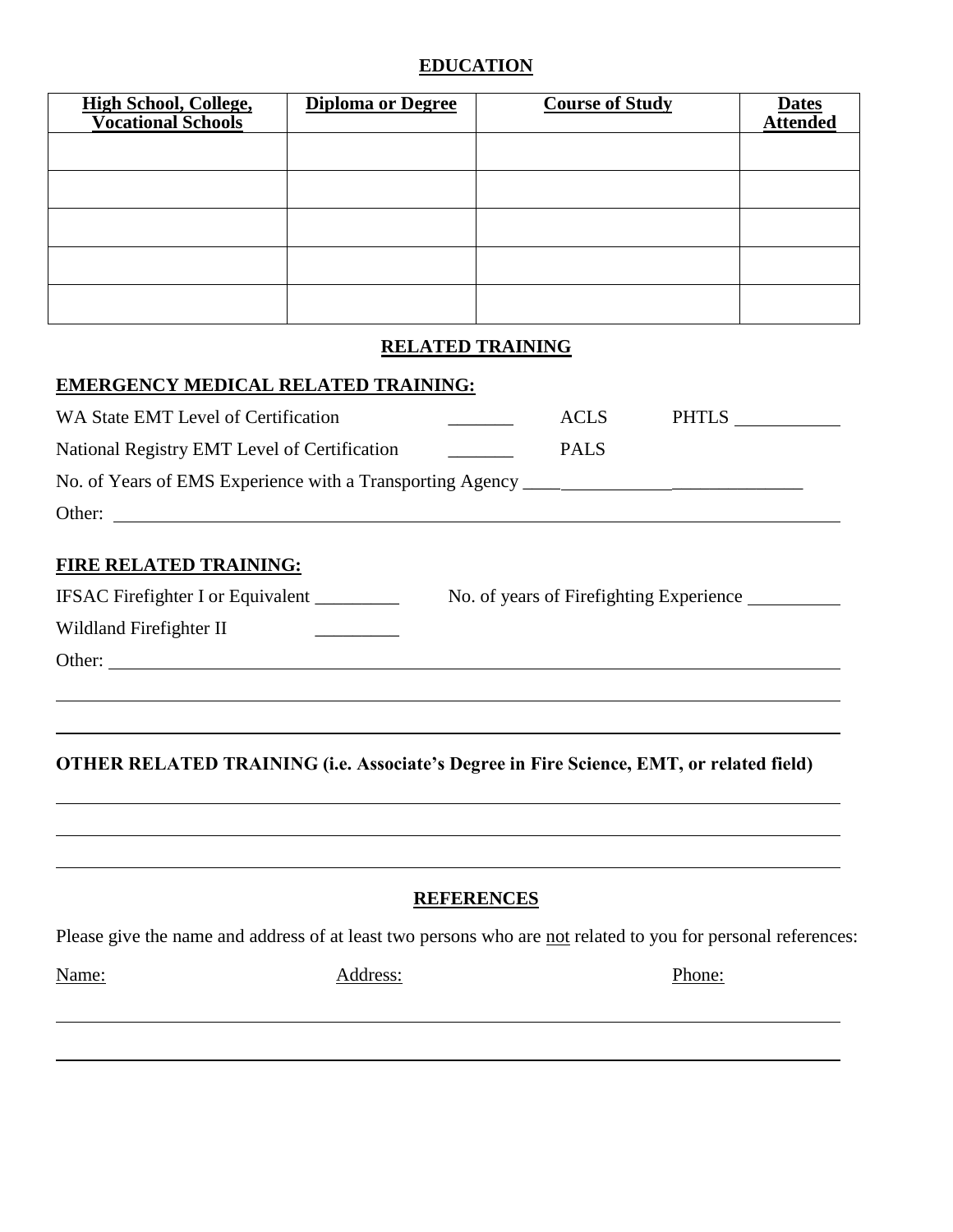## **APPLICANT'S STATEMENT**

I certify that all information I have provided is true, complete and correct.

I understand that I must complete a rigorous training program and meet certain physical requirements and I am aware there is a probationary period.

I understand that any information provided by me that is found to be false, incomplete or misrepresented, will be cause to (i) cancel further consideration of this application, or (ii) immediately discharge me from the employer's service, whenever it is discovered.

I expressly authorize, without reservation, the employer, its representatives, employees or agents to contact and obtain information from all references (personal and professional), employers, public agencies, licensing authorities and educational institutions and to otherwise verify the accuracy of all information provided by me in this application, resume or job interview. I hereby waive any and all rights and claims I may have regarding the employer, its agents, employees or representatives, for seeking, gathering and using such information in the employment process and all other persons, corporations or organizations for furnishing such information about me.

I further understand that an offer of employment is conditional based on proper employment authorization, favorable background verification, ability to perform the essential functions of the job (with or without reasonable accommodations) and passing a pre-employment medical exam and drug screen.

Washington law prohibits smoking in public facilities, therefore the applicant agrees to refrain from tobacco products within the facility, surrounding grounds, or company owned vehicles.

I also understand that if I am hired, I will be required to provide proof of identity, a valid driver's license, legal authority to work in the United States and that federal immigration laws require me to complete an I-9 Form.

## **DO NOT SIGN UNTIL YOU HAVE READ THE ABOVE APPLICANT STATEMENT.**

I certify that I have read, fully understand and accept all terms as stated above.

| SIGNATURE OF APPLICANT |  |
|------------------------|--|
|                        |  |

------------------------------------------------------------------------------------------------------------------------------- For Office Use Only  $\frac{1}{2}$  Date:  $\frac{1}{2}$  /  $\frac{1}{2}$  /  $\frac{1}{2}$  /  $\frac{1}{2}$  /  $\frac{1}{2}$  /  $\frac{1}{2}$  /  $\frac{1}{2}$  /  $\frac{1}{2}$  /  $\frac{1}{2}$  /  $\frac{1}{2}$  /  $\frac{1}{2}$  /  $\frac{1}{2}$  /  $\frac{1}{2}$  /  $\frac{1}{2}$  /  $\frac{1}{2}$  /  $\frac{1}{2}$  /  $\frac{1}{2}$  / Interviewer: APPLICANT NAME: